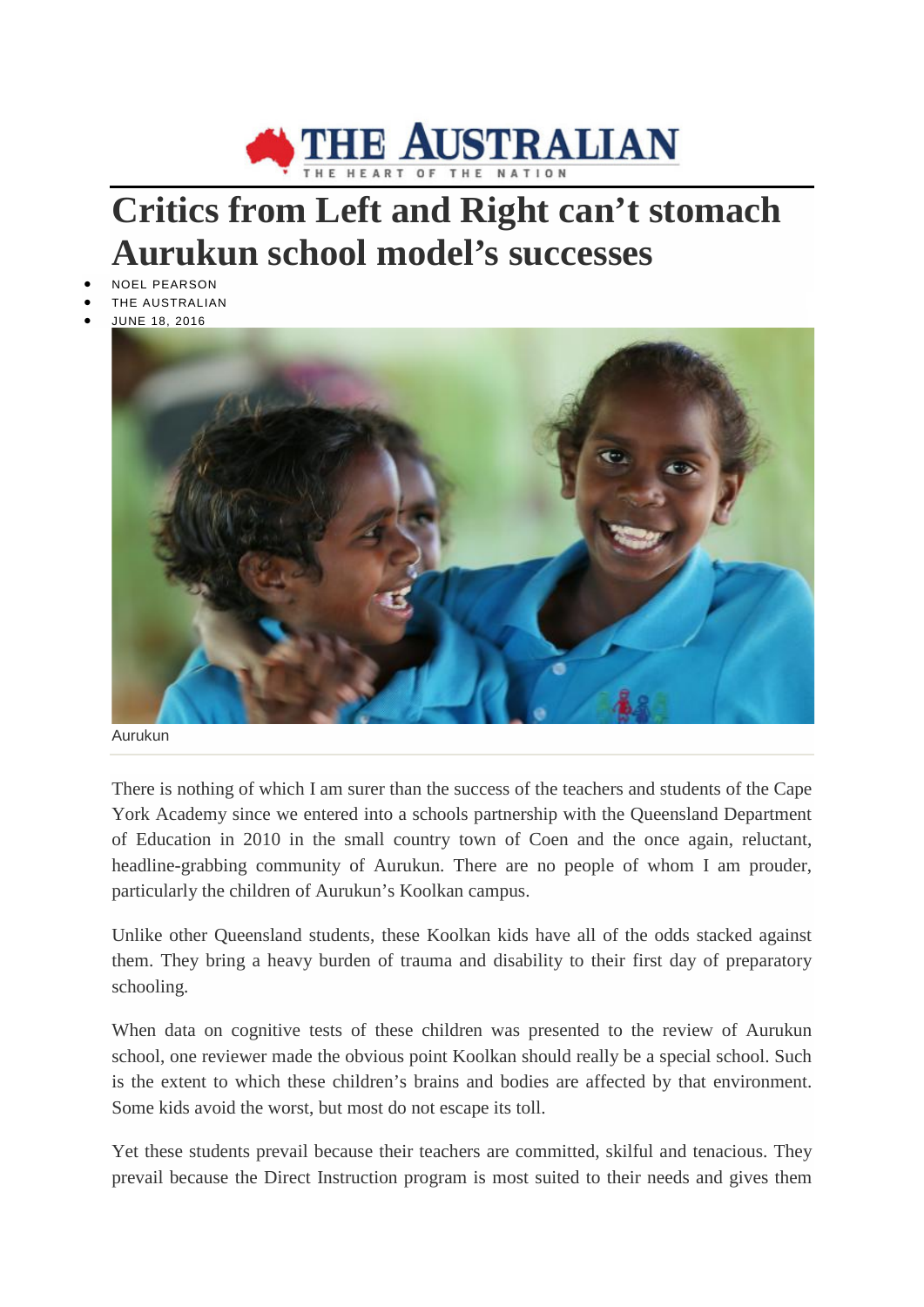the chance to learn when other methods do not. Children who bring deficits to the classroom need all of the building blocks, piece by piece, step by step, to become literate and numerate. If they don't get taken step by step up the learning staircase then they comprise the 25 per cent of almost every Australian classroom that never really becomes literate and numerate through their school education. What is the proportion in indigenous classrooms? More like 75 per cent. These kids are condemned if you don't provide them a step-by-step learning staircase.

So how, in the space of one week last month, did the whole debate about youth violence and carjacking in Aurukun turn into an interrogation of the Koolkan school? If this school is a pride and joy, how did it become the scapegoat for Aurukun's endemic law and order problems? After all, visitors consistently remarked how the school seemed like an oasis in a troubled community — a safe environment compared with the strife down in the village.

My view of Aurukun — as it is of my community — is that it is a place where too many adults behave badly and the children are not to blame. If you provide a good school, children will behave well.

Yet the whole spotlight last month shone on the children and their school rather than on the adults, the families, the community leadership or lack thereof, the absent policing and strange police strategies such as allowing "fair fights" and failing to intervene. Instead, the one thing that this community has got going for it — the children are succeeding against great odds is denied and their progress is trashed.

Twenty-five per cent of Koolkan's children are at the lowest level of cognitive measure — 70. Another 40 per cent are borderline. Almost no child is above 100. On top of this, measures of social and emotional problems are through the roof compared with other Queensland and Australian children. This isn't just the normal profile of disadvantage, it is the profile of traumatic experiences.

When I say these children are succeeding against the odds, this is what I mean. Take a child who is 11 Her actual cognitive age tests as eight years, yet she performs at a reading age of nine. She is succeeding against the odds. She will learn to read notwithstanding the great gap between her and the average Queensland student.

Take another nine-year-old. His cognitive age is six. He has rheumatic heart disease that condemns him to heart failure in his 30s or 40s if he does not receive consistent medical treatment for the rest of his life. Yet he is reading at age eight level and is closing the gap because he attends school more than 90 per cent of the time. If he keeps getting a good education and has good support with managing his condition, he has a chance of a fulfilling life.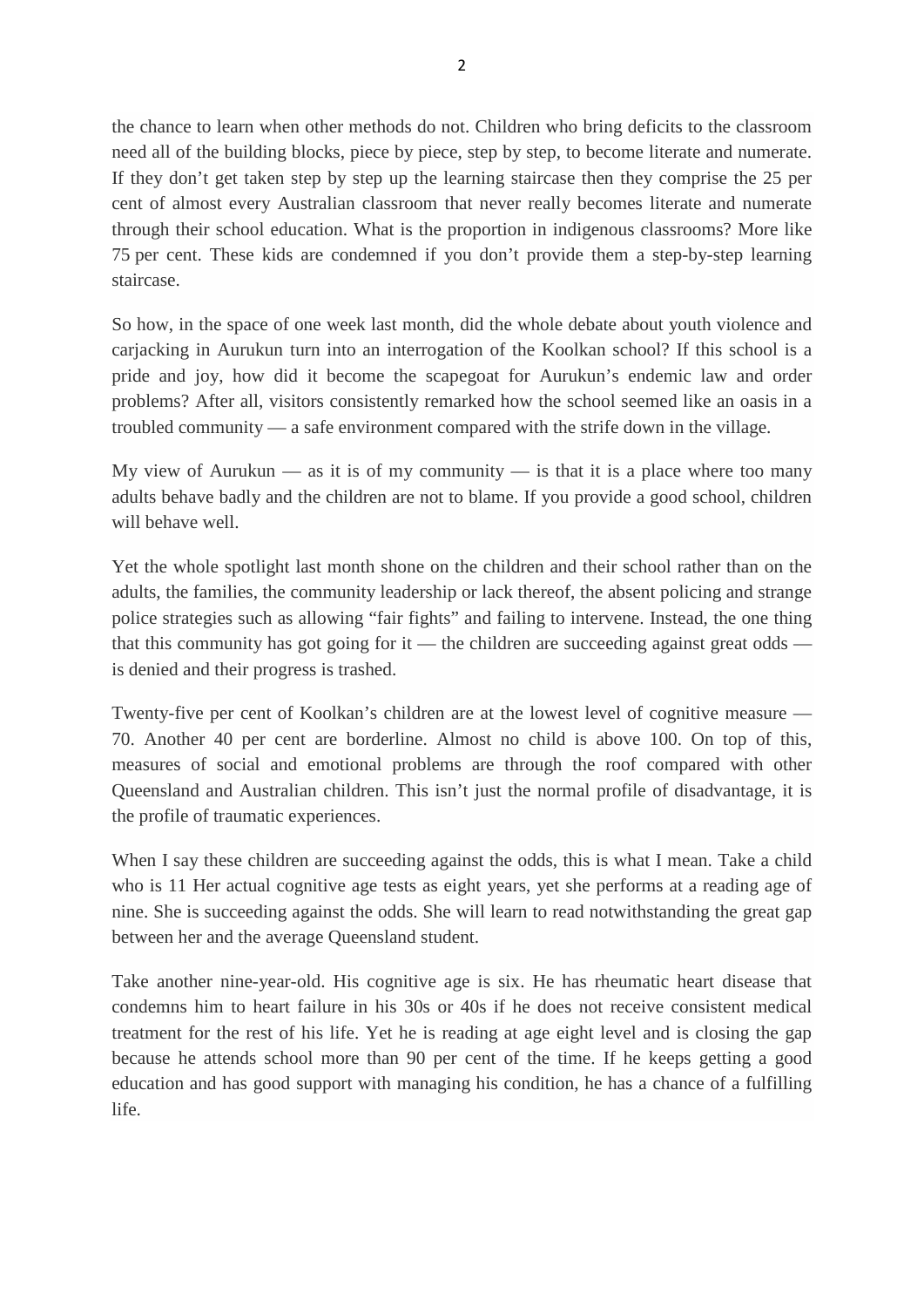These children are never going to win the NAPLAN Olympics. But they are surely winning the Special Olympics. Their courage and performance are absolutely heroic, given their starting point.

But what does the Australian Education Union say about the performance of kids carrying such heavy lead in their knapsacks? It derides their achievement because it compares apples with oranges, and scoffs that children with special needs are not performing as well as children from leafy green suburbs. These so-called champions of social justice have no idea.

But, shamefully, the success of these kids has been turned into a political scapegoat for the failures of the state and community.

Juvenile carjacking, lawlessness and disorder suddenly disappeared from the conversation as Direct Instruction and the Cape York Academy became the source of the problems.

A flood of lurid media reporting ensued. The haters jumped out of the blocks. Most egregious was Chris Sarra's Stronger Smarter Institute, which used to be responsible for Koolkan before the CYA, and it was an Augean stable. An evaluation of Sarra's program found it had zero impact on attendance and literacy and numeracy attainment. Just the other week the Productivity Commission confirmed this conclusion.

The way in which Sarra parlayed his tenure as principal of Cherbourg school into becoming a guru of indigenous pedagogy is testament to his chutzpah. My view of Sarra's philosophy is that, yes, pride in our indigenous identity is important and good, but we should be telling our children to take pride in their work and their effort. Esteem comes from work and achievement, not identity. By all means celebrate our indigeneity, but don't fool our children that black pride alone is enough.

I told Ray Hadley on radio 2GB I have some idea of the gloom of the Garden of Gethsemane. But I am so used to the haters, the shallow grasp of the media and the coward mobs of social media that I end up philosophical. How can good things evoke such vehement opposition? If you're not making progress, no one objects.

This Aurukun crisis is an episode in which the far Right (Andrew Bolt, Warren Entsch, Mark Latham) and the far Left (Amy McQuire, New Matilda, the AEU) converge. They end up in the same position of opposition to reform.

It is also an episode in which centre-right (Warren Mundine and Indigenous Advisory Council colleague Bruce Martin) and centre-left players (Queensland's political leaders, Sarra and progressive educators) also converge against reform.

This convergence creates an unholy alliance against the radical centre. The progressive educators can't seem to accept that a program such as Direct Instruction can teach disadvantaged kids to read, because that it is what the international evidence says. Then these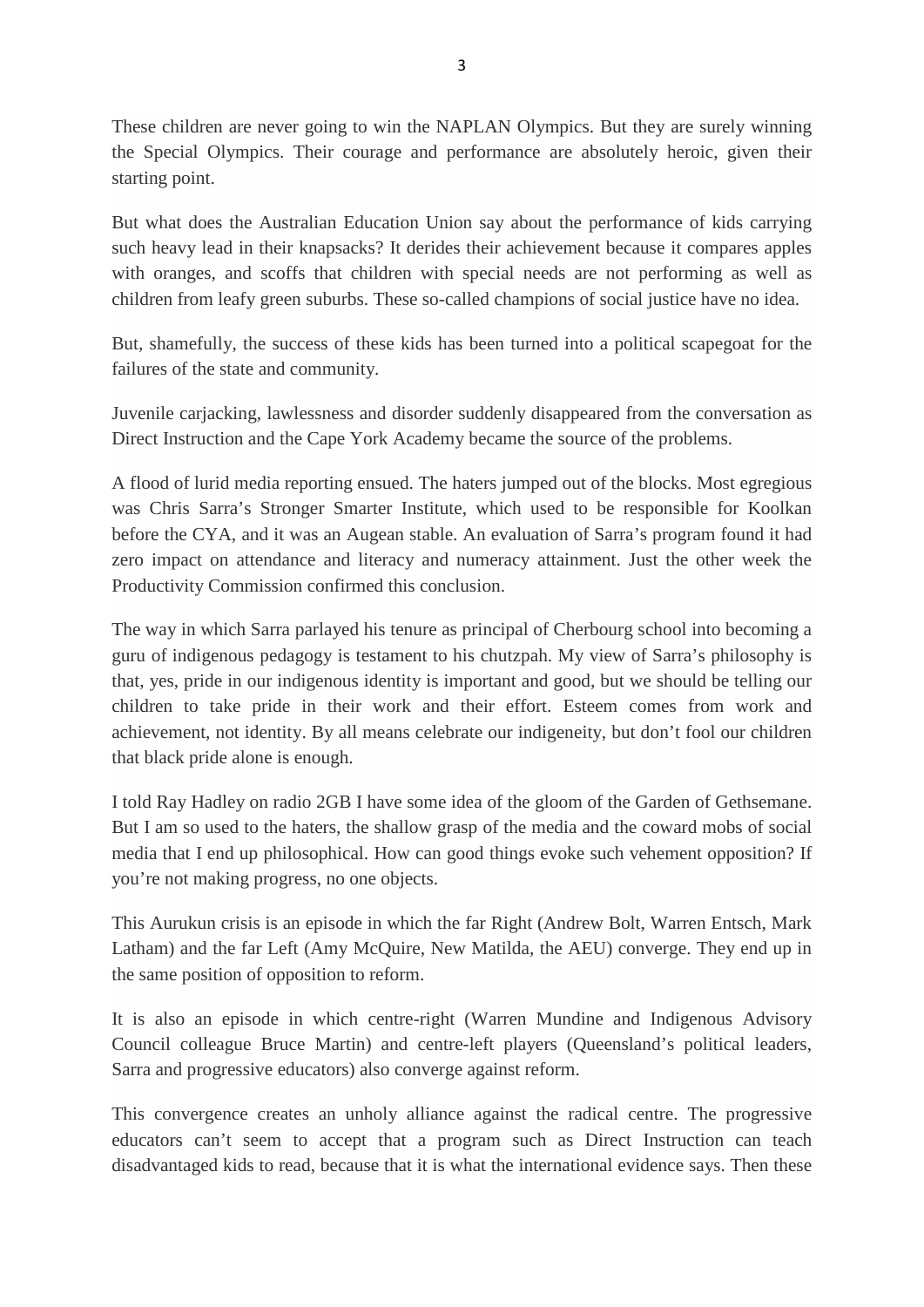disadvantaged kids, when they can read, can become leftist revolutionaries, if that is what they want to be. The AEU is just too dumb to get it, and it therefore ends up being the biggest barrier to social justice for these very kids it professes to care about. Just hopeless middleclass lefties.

Let me make three short observations about the issues that this convergence is in various ways opposed to.

First, it opposes our policy of getting remote students into city boarding schools. Sarra once called it the stolen generation. Yet you can't provide real secondary education in the bush. And even if the Queensland government reinstates some gammon secondary program in Aurukun, it will be replaying Groundhog Day.

There are 57 Aurukun kids in boarding schools today. This is the real revolution. Public education voices long opposed state school kids attending private boarding schools, and the numbers of remote students severely declined in the 1980s and 90s. The revival under our Cape York program, Andrew Penfold's Australian Indigenous Education Foundation and the Yalari program encountered much criticism. Not all students will board in the cities, and access to regional high schools is critical. However, these high schools are very poor and there is a challenge to make them worthy of the students that need them.

While the boarding school argument is largely won, this opposition has reared its head again in the current crisis at Aurukun.

Second, there is resistance to welfare reform, which has never abated since the organised opposition to Mal Brough's Northern Territory intervention on the Left conflated all reform efforts — including our work in Cape York — with punishment and imposition. Malcolm Turnbull sanctioned this mindset when he cited Sarra's nostrum that government should do things "with us and not to us".

On its surface this invocation is right, but the way it works out in practice is that it is a prescription against any reform, and a justification to retain the torpor and misery of the status quo: a status quo where the insouciance of the Right converges with the Left's "don't blame the victims" defence of passive welfare. The Aurukun crisis provided an opportunity to repudiate the critique of welfare dependency and our desperate search for reform.

Third, the Aurukun crisis enabled the opponents of Direct Instruction to show their complete aversion to judging education according to evidence. No profession is more prone to ideology than education. Sarra has never been in a Direct Instruction classroom to my knowledge. He never studied it at university.

In the past fortnight I accompanied Aurukun elders from the Family Responsibilities Commission and the shire council to visit Broadbeach State School on the Gold Coast. The elders wanted to know if the CYA at Koolkan was giving their children a "mainstream